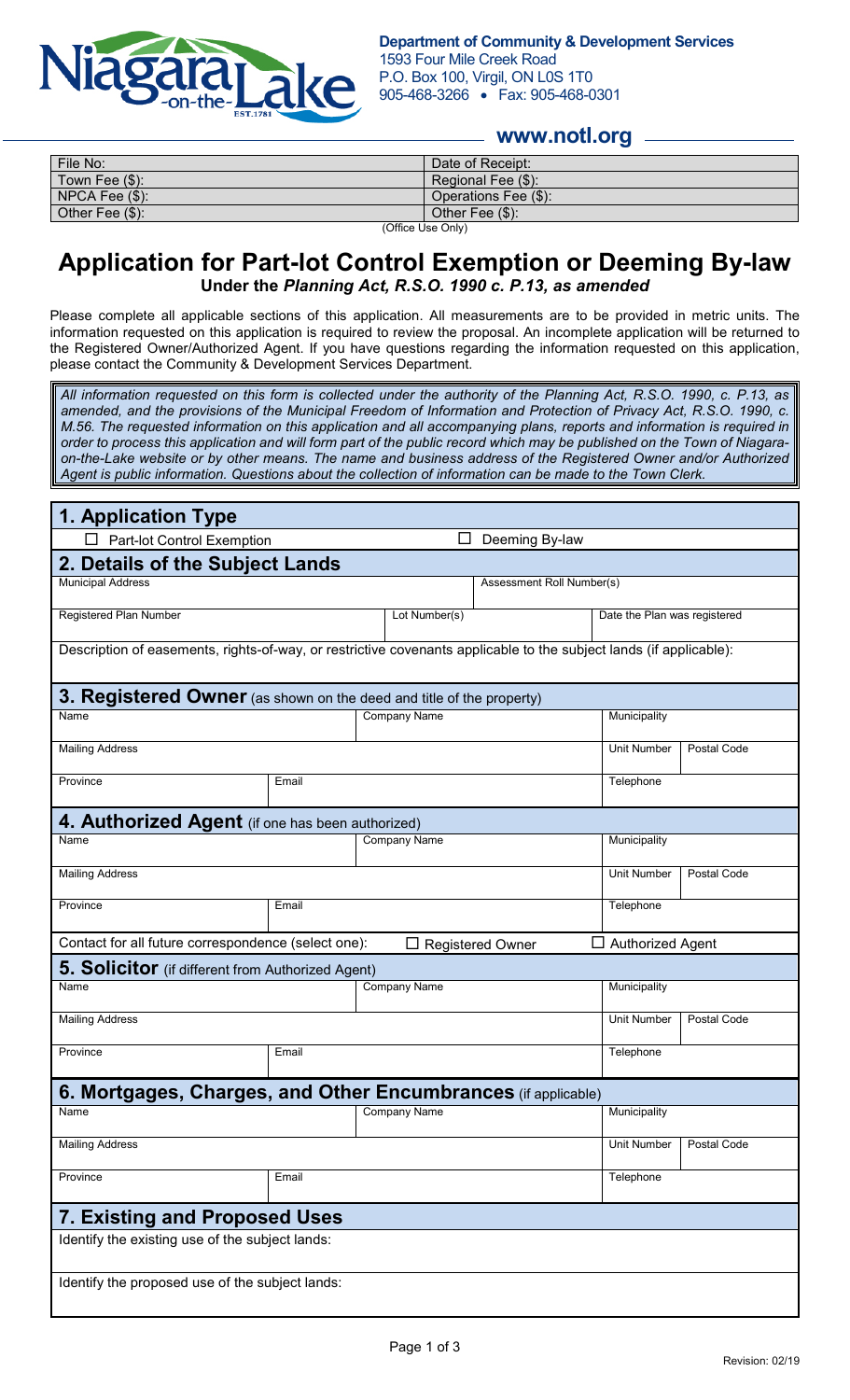| 8. Reason for the Proposal                                                                                                                                                                                                              |                                                                      |                                                                                                                  |  |  |  |  |
|-----------------------------------------------------------------------------------------------------------------------------------------------------------------------------------------------------------------------------------------|----------------------------------------------------------------------|------------------------------------------------------------------------------------------------------------------|--|--|--|--|
| Explain the reason for the proposed Part-lot Control Exemption or Deeming By-law:                                                                                                                                                       |                                                                      |                                                                                                                  |  |  |  |  |
| 9. Official Plan and Zoning Information                                                                                                                                                                                                 |                                                                      |                                                                                                                  |  |  |  |  |
| Existing Niagara Regional Official Plan designation(s) of the subject lands:                                                                                                                                                            |                                                                      |                                                                                                                  |  |  |  |  |
| Existing Town of Niagara-on-the-Lake Official Plan designation(s) of the subject lands:                                                                                                                                                 |                                                                      |                                                                                                                  |  |  |  |  |
| Existing Town of Niagara-on-the-Lake Zoning of the subject lands:                                                                                                                                                                       |                                                                      |                                                                                                                  |  |  |  |  |
| 10. Concurrent Applications (if applicable)                                                                                                                                                                                             |                                                                      |                                                                                                                  |  |  |  |  |
| <b>Application Type</b>                                                                                                                                                                                                                 | <b>File Number</b>                                                   | Status of the Application                                                                                        |  |  |  |  |
|                                                                                                                                                                                                                                         |                                                                      |                                                                                                                  |  |  |  |  |
|                                                                                                                                                                                                                                         |                                                                      |                                                                                                                  |  |  |  |  |
|                                                                                                                                                                                                                                         |                                                                      |                                                                                                                  |  |  |  |  |
| 11. Requirements for Complete Application (all boxes must be checked)                                                                                                                                                                   |                                                                      |                                                                                                                  |  |  |  |  |
| The following plans, reports and information must accompany this application form:                                                                                                                                                      |                                                                      |                                                                                                                  |  |  |  |  |
|                                                                                                                                                                                                                                         | All applicable application fees (payable by cash, cheque, or debit); |                                                                                                                  |  |  |  |  |
| $\Box$<br>receipt of this application;                                                                                                                                                                                                  |                                                                      | Property Index Map(s) of the subject lands from the Land Registry Office, dated within one (1) month of          |  |  |  |  |
| $\Box$ Parcel Register(s) (including all PIN printouts and Legal Instruments) of the subject lands from the Land<br>Registry Office, dated within one (1) month of receipt of this application;                                         |                                                                      |                                                                                                                  |  |  |  |  |
| Two (2) folded hardcopies of the Registered Plan included in the legal description of the subject lands, to<br>⊔<br>scale (unfolded copies will not be accepted);                                                                       |                                                                      |                                                                                                                  |  |  |  |  |
| subject lands (unfolded copies will not be accepted);                                                                                                                                                                                   |                                                                      | Two (2) folded hardcopies of a draft Reference Plan (30R-Plan) illustrating the proposed subdivision of the      |  |  |  |  |
| $\Box$ For all large-format plans, two (2) sets of reduced plans on 11' X 17' paper; and                                                                                                                                                |                                                                      |                                                                                                                  |  |  |  |  |
| □                                                                                                                                                                                                                                       | One (1) digital copy, in PDF format, of all required materials.      |                                                                                                                  |  |  |  |  |
| and information that accompany this application, based on the scope and nature of the proposal.                                                                                                                                         |                                                                      | Community & Development Services Staff may request that additional information be provided in the plans, reports |  |  |  |  |
|                                                                                                                                                                                                                                         |                                                                      |                                                                                                                  |  |  |  |  |
| 12. Plans, Reports, and Information Submitted with this Application<br>Identify all plans, reports, and information submitted with this application:                                                                                    |                                                                      |                                                                                                                  |  |  |  |  |
| <b>Title</b><br>No.                                                                                                                                                                                                                     | Date                                                                 | Author                                                                                                           |  |  |  |  |
| 1                                                                                                                                                                                                                                       |                                                                      |                                                                                                                  |  |  |  |  |
| $\overline{c}$<br>3                                                                                                                                                                                                                     |                                                                      |                                                                                                                  |  |  |  |  |
| 4                                                                                                                                                                                                                                       |                                                                      |                                                                                                                  |  |  |  |  |
| 5                                                                                                                                                                                                                                       |                                                                      |                                                                                                                  |  |  |  |  |
| 6                                                                                                                                                                                                                                       |                                                                      |                                                                                                                  |  |  |  |  |
| 13. Acknowledgement and Agreement of Registered Owner                                                                                                                                                                                   |                                                                      |                                                                                                                  |  |  |  |  |
| AM THE REGISTERED OWNER OF THE SUBJECT LANDS AND                                                                                                                                                                                        |                                                                      |                                                                                                                  |  |  |  |  |
| (Name of Registered Owner/Company)                                                                                                                                                                                                      |                                                                      |                                                                                                                  |  |  |  |  |
| I ACKNOWLEDGE AND AGREE that all information requested on this form is collected under the authority of the                                                                                                                             |                                                                      |                                                                                                                  |  |  |  |  |
| Planning Act, R.S.O. 1990, c. P.13, as amended, and the provisions of the Municipal Freedom of Information and<br>Protection of Privacy Act, R.S.O. 1990, c. M.56. The information is required in order to process this application and |                                                                      |                                                                                                                  |  |  |  |  |
| forms part of the public record which may be published on the Town of Niagara-on-the-Lake website or by other                                                                                                                           |                                                                      |                                                                                                                  |  |  |  |  |
| means. The name and business address of the Registered Owner and/or Authorized Agent is public information.<br>I ACKNOWLEDGE AND AGREE that the Town of Niagara-on-the-Lake, its employees and agents may enter onto                    |                                                                      |                                                                                                                  |  |  |  |  |
| my property to view, photograph and survey my property as necessary for this application.                                                                                                                                               |                                                                      |                                                                                                                  |  |  |  |  |
| I ACKNOWLEDGE AND AGREE that all costs of processing this application shall be paid for by the Registered                                                                                                                               |                                                                      |                                                                                                                  |  |  |  |  |
| Owner. The Registered Owner shall reimburse the Town of Niagara-on-the-Lake, upon demand, for all costs incurred<br>by the Town of Niagara-on-the-Lake in respect of this application. Without limiting the foregoing, the Registered   |                                                                      |                                                                                                                  |  |  |  |  |
| Owner acknowledges and agrees to pay such expenses regardless of whether or not this application is approved or                                                                                                                         |                                                                      |                                                                                                                  |  |  |  |  |
| proceeded with and are not refundable. If costs are not paid by the due date imposed by the Town of Niagara-on-<br>the-Lake, the Registered Owner understands and acknowledges that the costs will be added to the tax bill of the      |                                                                      |                                                                                                                  |  |  |  |  |
| subject lands and collected in like manner as property taxes.                                                                                                                                                                           |                                                                      |                                                                                                                  |  |  |  |  |
|                                                                                                                                                                                                                                         |                                                                      |                                                                                                                  |  |  |  |  |
| (Signature of Registered Owner)                                                                                                                                                                                                         |                                                                      | (Date)                                                                                                           |  |  |  |  |